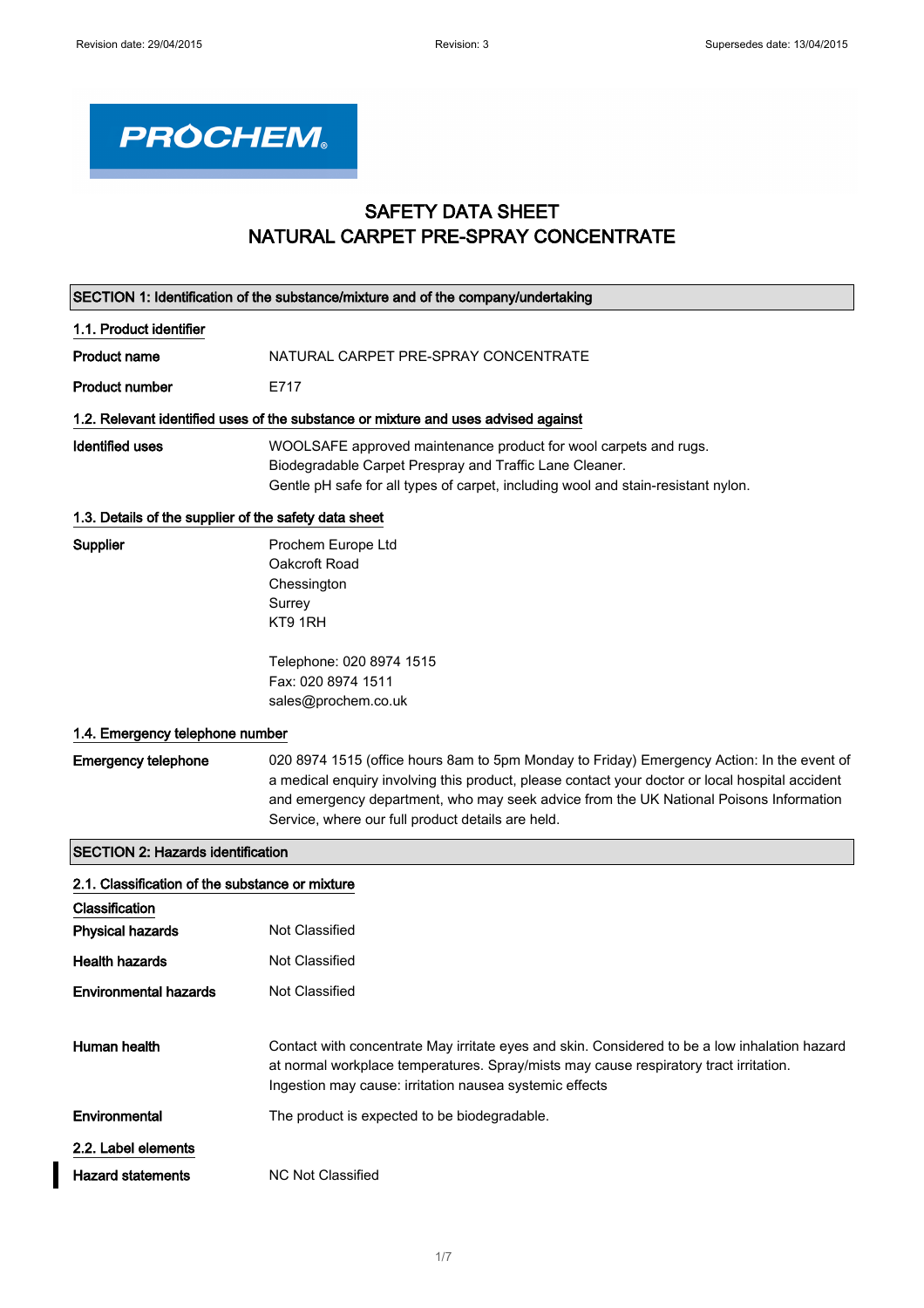| <b>Precautionary statements</b> | P102 Keep out of reach of children.<br>P262 Do not get in eyes, on skin, or on clothing.<br>P280 Wear protective gloves.<br>P305+P351+P338 IF IN EYES: Rinse cautiously with water for several minutes. Remove<br>contact lenses, if present and easy to do. Continue rinsing.<br>P313 Get medical advice/attention. |
|---------------------------------|----------------------------------------------------------------------------------------------------------------------------------------------------------------------------------------------------------------------------------------------------------------------------------------------------------------------|
| Detergent labelling             | < 5% anionic surfactants,< 5% non-ionic surfactants,< 5% perfumes, Contains DMDM<br>Hydantoin, lodopropynyl butylcarbamate                                                                                                                                                                                           |

#### 2.3. Other hazards

See section 8 for details of exposure limits.

| <b>SECTION 3: Composition/information on ingredients</b>       |                      |                                                      |         |
|----------------------------------------------------------------|----------------------|------------------------------------------------------|---------|
| 3.2. Mixtures                                                  |                      |                                                      |         |
| 2-Ethyl hexanol EO-PO                                          |                      |                                                      | $< 5\%$ |
| CAS number: 64366-70-7                                         |                      |                                                      |         |
| Classification                                                 |                      |                                                      |         |
| Eye Irrit. 2 - H319                                            |                      |                                                      |         |
| Alkane C6-C8 (even numbered), 1-sulphonic acid, sodium<br>salt |                      |                                                      | < 5%    |
| $CAS$ number: $-$                                              | EC number: 939-625-7 | REACH registration number: 01-<br>2119985168-23-XXXX |         |
| Classification                                                 |                      | Classification (67/548/EEC or 1999/45/EC)            |         |
| Acute Tox. 4 - H302                                            | Xn;R22. Xi;R36/38.   |                                                      |         |
| Skin Irrit. 2 - H315                                           |                      |                                                      |         |
| Eye Irrit. 2 - H319                                            |                      |                                                      |         |

The Full Text for all R-Phrases and Hazard Statements are Displayed in Section 16.

#### SECTION 4: First aid measures

### 4.1. Description of first aid measures

| Inhalation                                                       | Move affected person to fresh air and keep warm and at rest in a position comfortable for<br>breathing. Get medical attention if any discomfort continues.                                         |
|------------------------------------------------------------------|----------------------------------------------------------------------------------------------------------------------------------------------------------------------------------------------------|
| Ingestion                                                        | Do not induce vomiting. Rinse mouth thoroughly with water. Give plenty of water to drink.<br>Never give anything by mouth to an unconscious person. Get medical attention.                         |
| <b>Skin contact</b>                                              | Wash skin thoroughly with soap and water. Get medical attention if irritation persists after<br>washing.                                                                                           |
| Eye contact                                                      | Rinse immediately with plenty of water. Remove any contact lenses and open eyelids wide<br>apart. Continue to rinse for at least 15 minutes. Get medical attention if any discomfort<br>continues. |
| 4.2. Most important symptoms and effects, both acute and delayed |                                                                                                                                                                                                    |
| <b>Skin contact</b>                                              | Prolonged or repeated exposure may cause the following adverse effects: skin irritation and<br>dermatitis.                                                                                         |
| Eye contact                                                      | May cause temporary eye irritation.                                                                                                                                                                |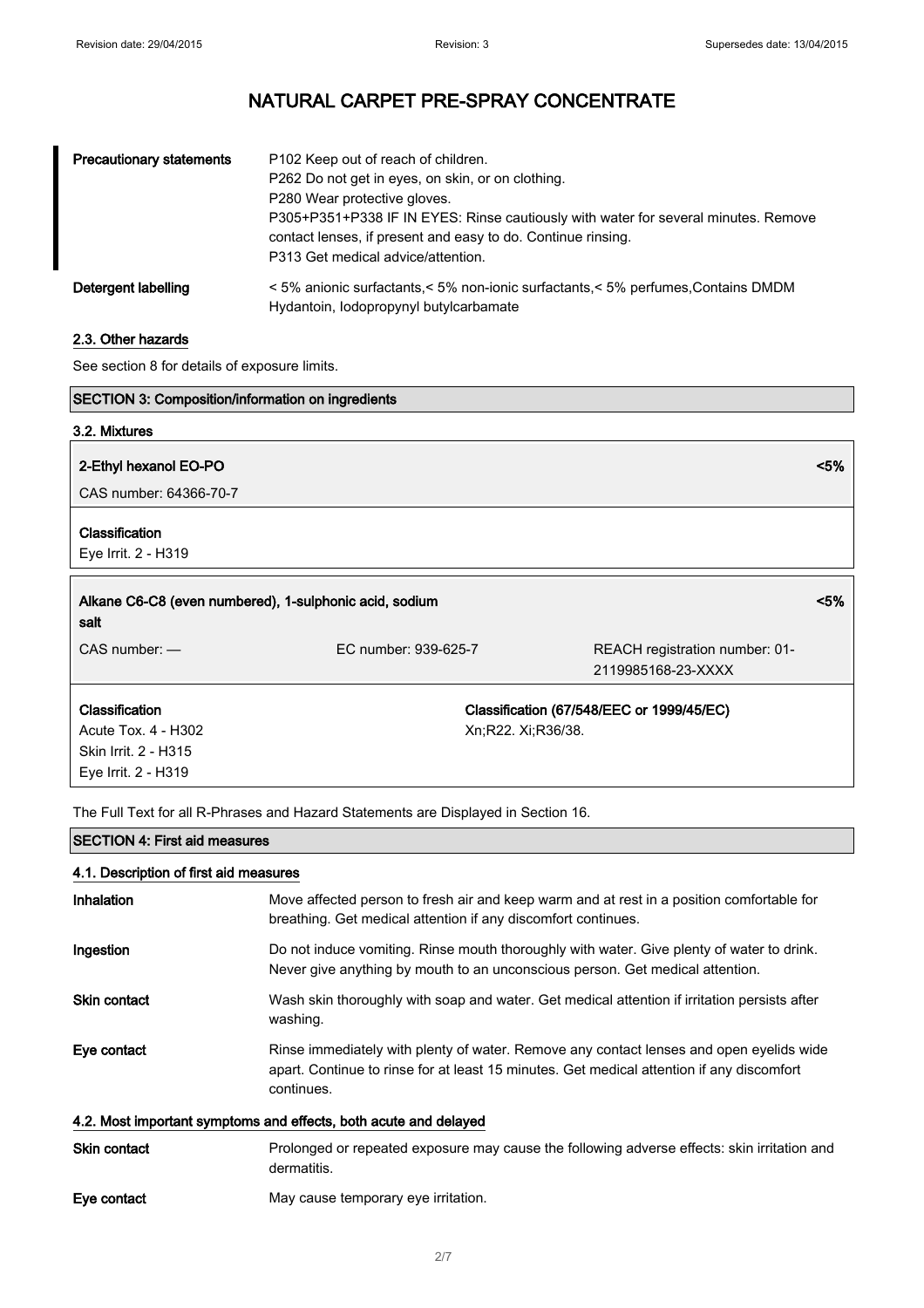# NATURAL CARPET PRE-SPRAY CONCENTRATE

| Notes for the doctor                                       | Treat symptomatically.                                                                                                                                                                                                                                                 |
|------------------------------------------------------------|------------------------------------------------------------------------------------------------------------------------------------------------------------------------------------------------------------------------------------------------------------------------|
| <b>SECTION 5: Firefighting measures</b>                    |                                                                                                                                                                                                                                                                        |
| 5.1. Extinguishing media                                   |                                                                                                                                                                                                                                                                        |
| Suitable extinguishing media                               | The product is not flammable. Use fire-extinguishing media suitable for the surrounding fire.<br>Water spray, dry powder or carbon dioxide.                                                                                                                            |
| 5.2. Special hazards arising from the substance or mixture |                                                                                                                                                                                                                                                                        |
| Specific hazards                                           | No unusual fire or explosion hazards noted.                                                                                                                                                                                                                            |
| <b>Hazardous combustion</b><br>products                    | Thermal decomposition or combustion products may include the following substances: Oxides<br>of carbon. Acids - organic.                                                                                                                                               |
| 5.3. Advice for firefighters                               |                                                                                                                                                                                                                                                                        |
| Special protective equipment<br>for firefighters           | Wear positive-pressure self-contained breathing apparatus (SCBA) and appropriate protective<br>clothing.                                                                                                                                                               |
| <b>SECTION 6: Accidental release measures</b>              |                                                                                                                                                                                                                                                                        |
|                                                            | 6.1. Personal precautions, protective equipment and emergency procedures                                                                                                                                                                                               |
| <b>Personal precautions</b>                                | Wear protective clothing as described in Section 8 of this safety data sheet.                                                                                                                                                                                          |
| 6.2. Environmental precautions                             |                                                                                                                                                                                                                                                                        |
| <b>Environmental precautions</b>                           | Do not discharge into drains or watercourses or onto the ground.                                                                                                                                                                                                       |
| 6.3. Methods and material for containment and cleaning up  |                                                                                                                                                                                                                                                                        |
| Methods for cleaning up                                    | Absorb spillage with non-combustible, absorbent material. Collect and place in suitable waste<br>disposal containers and seal securely. Dispose of waste to licensed waste disposal site in<br>accordance with the requirements of the local Waste Disposal Authority. |
| 6.4. Reference to other sections                           |                                                                                                                                                                                                                                                                        |
| Reference to other sections                                | For personal protection, see Section 8. For waste disposal, see Section 13.                                                                                                                                                                                            |
| <b>SECTION 7: Handling and storage</b>                     |                                                                                                                                                                                                                                                                        |
| 7.1. Precautions for safe handling                         |                                                                                                                                                                                                                                                                        |
| Usage precautions                                          | Wear protective clothing as described in Section 8 of this safety data sheet. Wash hands<br>thoroughly after handling. Wash contaminated clothing before reuse. Do not eat, drink or<br>smoke when using this product.                                                 |
|                                                            | 7.2. Conditions for safe storage, including any incompatibilities                                                                                                                                                                                                      |
| <b>Storage precautions</b>                                 | Keep out of the reach of children. Store in closed original container at temperatures between<br>5°C and 30°C.                                                                                                                                                         |
| 7.3. Specific end use(s)                                   |                                                                                                                                                                                                                                                                        |
| Specific end use(s)                                        | The identified uses for this product are detailed in Section 1.2.                                                                                                                                                                                                      |
| <b>SECTION 8: Exposure Controls/personal protection</b>    |                                                                                                                                                                                                                                                                        |
| 8.1. Control parameters                                    |                                                                                                                                                                                                                                                                        |
| Ingredient comments                                        | No exposure limits known for ingredient(s).                                                                                                                                                                                                                            |
| 8.2. Exposure controls                                     |                                                                                                                                                                                                                                                                        |

#### 4.3. Indication of any immediate medical attention and special treatment needed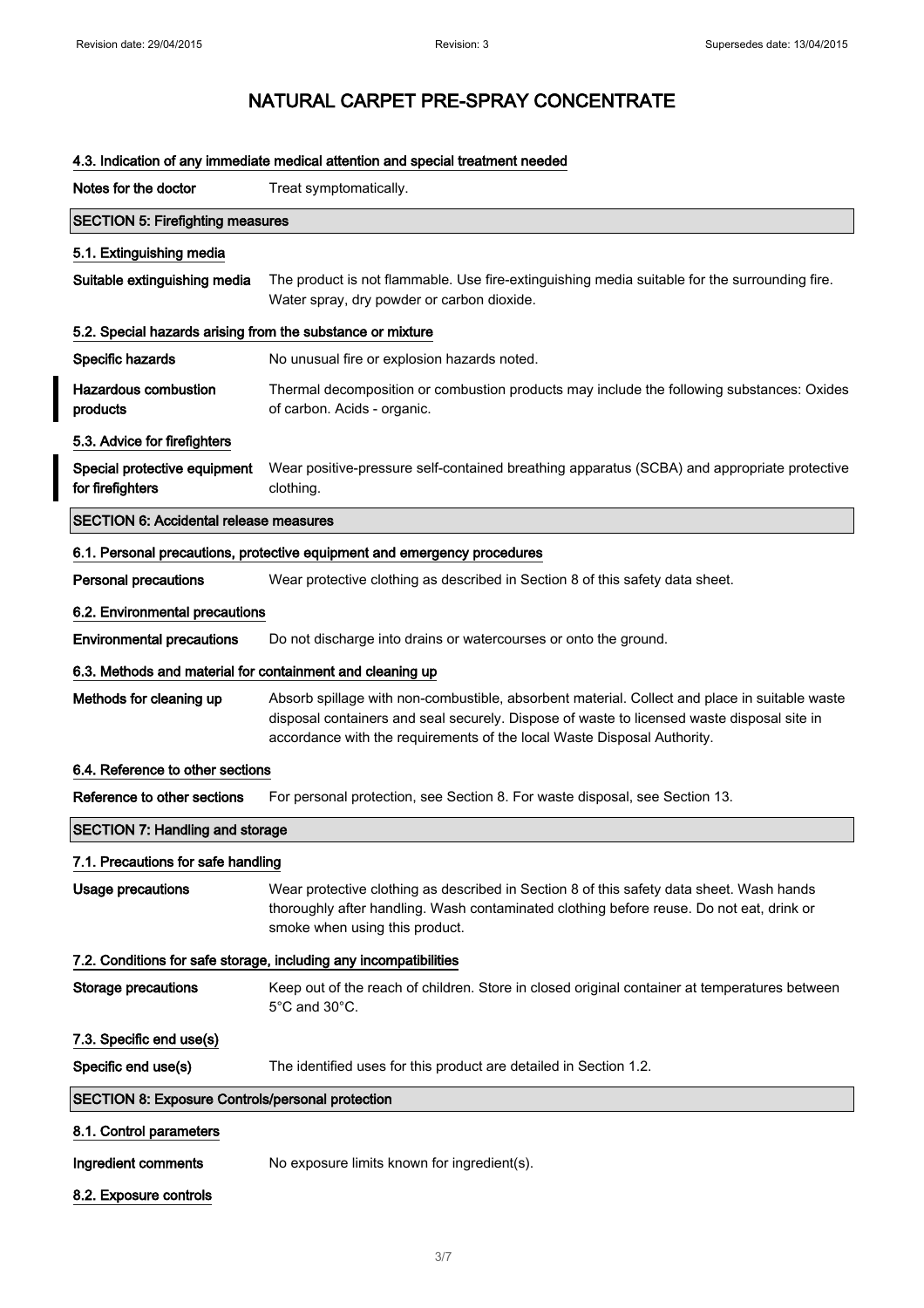#### Protective equipment

| Appropriate engineering<br>controls | Provide adequate ventilation.                                                                                                                                                                                                                         |
|-------------------------------------|-------------------------------------------------------------------------------------------------------------------------------------------------------------------------------------------------------------------------------------------------------|
| Eye/face protection                 | Side shield safety glasses are recommended when handling concentrate or during spray<br>application.                                                                                                                                                  |
| Hand protection                     | Wear protective gloves. It is recommended that gloves are made of the following material:<br>Nitrile rubber. Protective gloves should be inspected for wear before use and replaced<br>regularly in accordance with the manufacturers specifications. |
| Hygiene measures                    | Wash hands thoroughly after handling. Wash contaminated clothing before reuse. Do not eat,<br>drink or smoke when using this product.                                                                                                                 |
| <b>Respiratory protection</b>       | For situations where recommended exposure limits may be exceeded or where there is a risk<br>of inhalation of fine spray mists, a suitable respirator face mask is recommended.                                                                       |

#### SECTION 9: Physical and Chemical Properties

#### 9.1. Information on basic physical and chemical properties

| Appearance                                      | Clear liquid.                                            |
|-------------------------------------------------|----------------------------------------------------------|
| Colour                                          | Colourless.                                              |
| Odour                                           | Natural lemongrass and herbal.                           |
| pH                                              | pH (concentrated solution): 8.5 pH (diluted solution): 8 |
| Initial boiling point and range                 | $100^{\circ}$ C                                          |
| Flash point                                     | Not applicable.                                          |
| <b>Evaporation rate</b>                         | Not determined.                                          |
| Upper/lower flammability or<br>explosive limits | Not applicable.                                          |
| Vapour pressure                                 | Not determined.                                          |
| Vapour density                                  | Not determined.                                          |
| <b>Relative density</b>                         | 1.02                                                     |
| Solubility(ies)                                 | Soluble in water.                                        |
| <b>Partition coefficient</b>                    | Not determined.                                          |
| <b>Viscosity</b>                                | Not determined.                                          |
| <b>Explosive properties</b>                     | Not applicable.                                          |
| <b>Oxidising properties</b>                     | Not applicable.                                          |
| 9.2. Other information                          |                                                          |
| Other information                               | None.                                                    |
| <b>SECTION 10: Stability and reactivity</b>     |                                                          |

#### 10.1. Reactivity

Reactivity There are no known reactivity hazards associated with this product.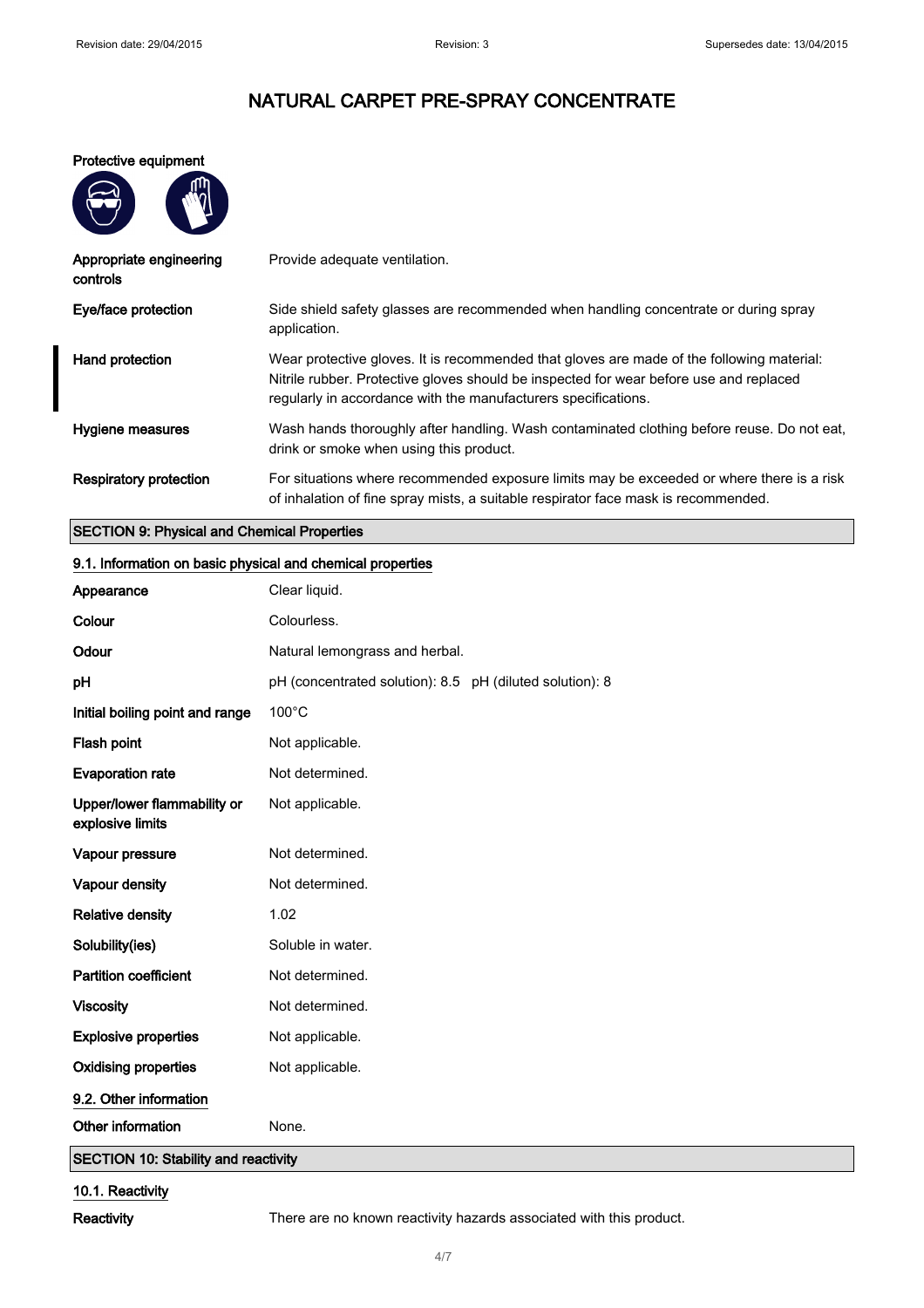| 10.2. Chemical stability                                       |                                                                                                                                                                                                                        |
|----------------------------------------------------------------|------------------------------------------------------------------------------------------------------------------------------------------------------------------------------------------------------------------------|
| <b>Stability</b>                                               | Stable at normal ambient temperatures and when used as recommended.                                                                                                                                                    |
| 10.3. Possibility of hazardous reactions                       |                                                                                                                                                                                                                        |
| Possibility of hazardous<br>reactions                          | Not determined.                                                                                                                                                                                                        |
| 10.4. Conditions to avoid                                      |                                                                                                                                                                                                                        |
| <b>Conditions to avoid</b>                                     | Store in closed original container at temperatures between 5°C and 30°C. Protect from<br>freezing and direct sunlight.                                                                                                 |
| 10.5. Incompatible materials                                   |                                                                                                                                                                                                                        |
| Materials to avoid                                             | None known.                                                                                                                                                                                                            |
| 10.6. Hazardous decomposition products                         |                                                                                                                                                                                                                        |
| Hazardous decomposition<br>products                            | Thermal decomposition or combustion products may include the following substances: Oxides<br>of carbon. Acids - organic.                                                                                               |
| <b>SECTION 11: Toxicological information</b>                   |                                                                                                                                                                                                                        |
| 11.1. Information on toxicological effects                     |                                                                                                                                                                                                                        |
| <b>Toxicological effects</b>                                   | Ingestion may cause: Gastrointestinal symptoms, including upset stomach. irritation nausea<br>Diarrhoea. Excessive inhalation of spray, mist or vapour may cause temporary respiratory<br>irritation. systemic effects |
| Acute toxicity - oral                                          |                                                                                                                                                                                                                        |
| ATE oral (mg/kg)                                               | 131,578.94736842                                                                                                                                                                                                       |
| Skin corrosion/irritation<br>Skin corrosion/irritation         | Prolonged or repeated exposure may cause the following adverse effects:, skin irritation and<br>dermatitis.                                                                                                            |
| Serious eye damage/irritation<br>Serious eye damage/irritation | May cause temporary eye irritation.                                                                                                                                                                                    |
| <b>Skin sensitisation</b><br><b>Skin sensitisation</b>         | None known.                                                                                                                                                                                                            |
| Germ cell mutagenicity<br>Genotoxicity - in vivo               | No effects expected based upon current data.                                                                                                                                                                           |
| Carcinogenicity<br>Carcinogenicity                             | No effects expected based upon current data.                                                                                                                                                                           |
| Reproductive toxicity<br>Reproductive toxicity - fertility     | No effects expected based upon current data.                                                                                                                                                                           |
| <b>SECTION 12: Ecological Information</b>                      |                                                                                                                                                                                                                        |
| 12.1 Tovicity                                                  |                                                                                                                                                                                                                        |

12.1. Toxicity

Toxicity The product is not expected to be hazardous to the environment.

### 12.2. Persistence and degradability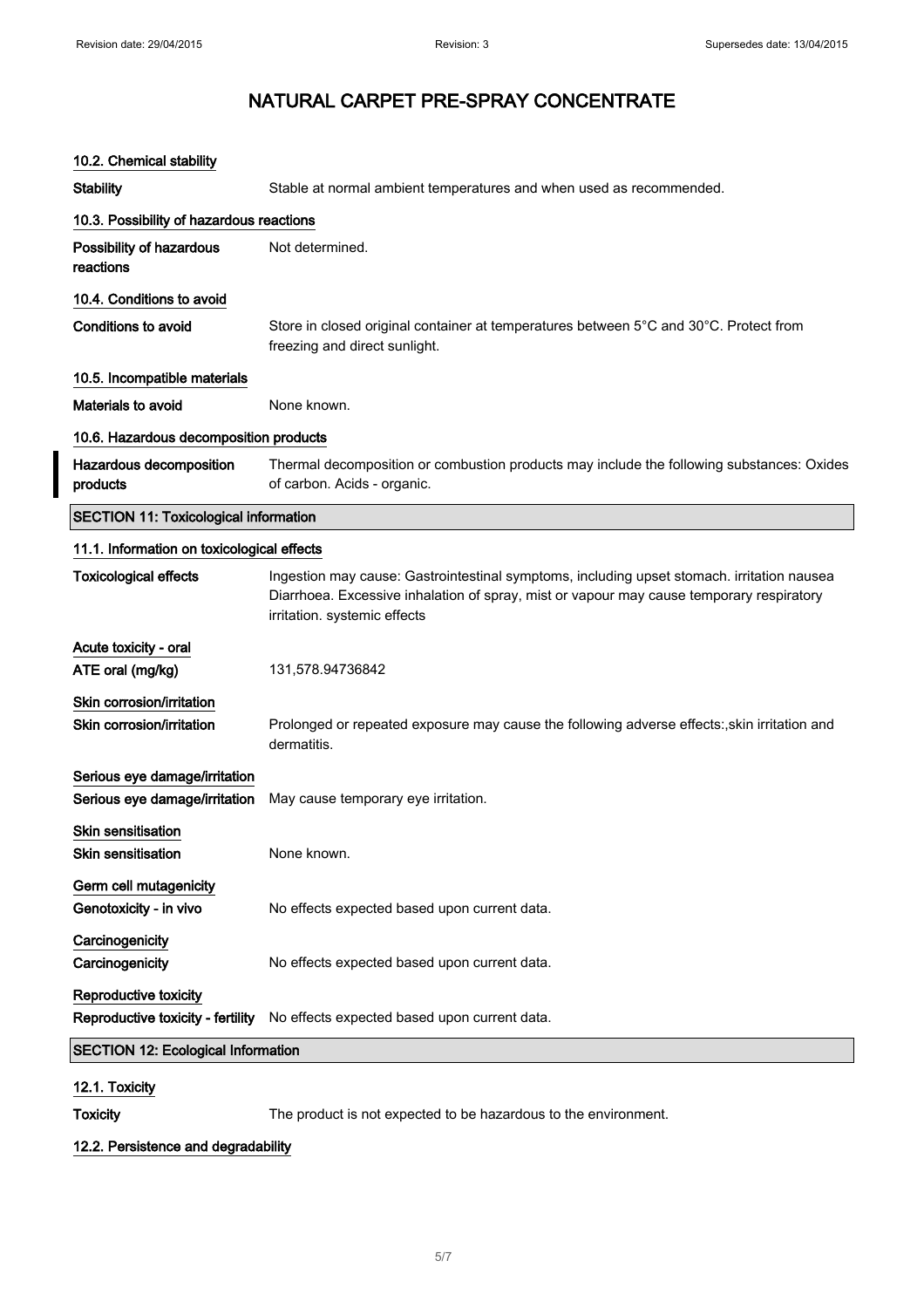| Persistence and degradability                                                                  | The surfactant(s) contained in this product complies(comply) with the biodegradability criteria<br>as laid down in Regulation (EC) No. 648/2004 on detergents. Data to support this assertion<br>are held at the disposal of the competent authorities of the Member States and will be made<br>available to them at their direct request, or at the request of a detergent manufacturer. |  |
|------------------------------------------------------------------------------------------------|-------------------------------------------------------------------------------------------------------------------------------------------------------------------------------------------------------------------------------------------------------------------------------------------------------------------------------------------------------------------------------------------|--|
| 12.3. Bioaccumulative potential                                                                |                                                                                                                                                                                                                                                                                                                                                                                           |  |
| Bioaccumulative potential                                                                      | Not known.                                                                                                                                                                                                                                                                                                                                                                                |  |
| <b>Partition coefficient</b>                                                                   | Not determined.                                                                                                                                                                                                                                                                                                                                                                           |  |
| 12.4. Mobility in soil                                                                         |                                                                                                                                                                                                                                                                                                                                                                                           |  |
| <b>Mobility</b>                                                                                | The product is soluble in water.                                                                                                                                                                                                                                                                                                                                                          |  |
| 12.5. Results of PBT and vPvB assessment                                                       |                                                                                                                                                                                                                                                                                                                                                                                           |  |
| Results of PBT and vPvB<br>assessment                                                          | This product does not contain any substances classified as PBT or vPvB.                                                                                                                                                                                                                                                                                                                   |  |
| 12.6. Other adverse effects                                                                    |                                                                                                                                                                                                                                                                                                                                                                                           |  |
| Other adverse effects                                                                          | None known.                                                                                                                                                                                                                                                                                                                                                                               |  |
| <b>SECTION 13: Disposal considerations</b>                                                     |                                                                                                                                                                                                                                                                                                                                                                                           |  |
| 13.1. Waste treatment methods                                                                  |                                                                                                                                                                                                                                                                                                                                                                                           |  |
| <b>Disposal methods</b>                                                                        | Dispose of waste to licensed waste disposal site in accordance with the requirements of the<br>local Waste Disposal Authority. Empty containers should be rinsed with water then crushed<br>and disposed of at legal waste disposal site.                                                                                                                                                 |  |
| <b>SECTION 14: Transport information</b>                                                       |                                                                                                                                                                                                                                                                                                                                                                                           |  |
| 14.1. UN number                                                                                |                                                                                                                                                                                                                                                                                                                                                                                           |  |
| Not classified for transportation.                                                             |                                                                                                                                                                                                                                                                                                                                                                                           |  |
| 14.2. UN proper shipping name                                                                  |                                                                                                                                                                                                                                                                                                                                                                                           |  |
| None.                                                                                          |                                                                                                                                                                                                                                                                                                                                                                                           |  |
| 14.3. Transport hazard class(es)                                                               |                                                                                                                                                                                                                                                                                                                                                                                           |  |
| <b>ADR/RID class</b>                                                                           |                                                                                                                                                                                                                                                                                                                                                                                           |  |
| <b>IMDG class</b>                                                                              |                                                                                                                                                                                                                                                                                                                                                                                           |  |
| 14.4. Packing group                                                                            |                                                                                                                                                                                                                                                                                                                                                                                           |  |
| None.                                                                                          |                                                                                                                                                                                                                                                                                                                                                                                           |  |
| 14.5. Environmental hazards                                                                    |                                                                                                                                                                                                                                                                                                                                                                                           |  |
| Environmentally hazardous substance/marine pollutant                                           |                                                                                                                                                                                                                                                                                                                                                                                           |  |
| No.                                                                                            |                                                                                                                                                                                                                                                                                                                                                                                           |  |
| 14.6. Special precautions for user                                                             |                                                                                                                                                                                                                                                                                                                                                                                           |  |
| None.                                                                                          |                                                                                                                                                                                                                                                                                                                                                                                           |  |
| 14.7. Transport in bulk according to Annex II of MARPOL73/78 and the IBC Code                  |                                                                                                                                                                                                                                                                                                                                                                                           |  |
| Transport in bulk according to Not applicable.<br>Annex II of MARPOL 73/78<br>and the IBC Code |                                                                                                                                                                                                                                                                                                                                                                                           |  |
| <b>SECTION 15: Regulatory information</b>                                                      |                                                                                                                                                                                                                                                                                                                                                                                           |  |
|                                                                                                | 6/7                                                                                                                                                                                                                                                                                                                                                                                       |  |